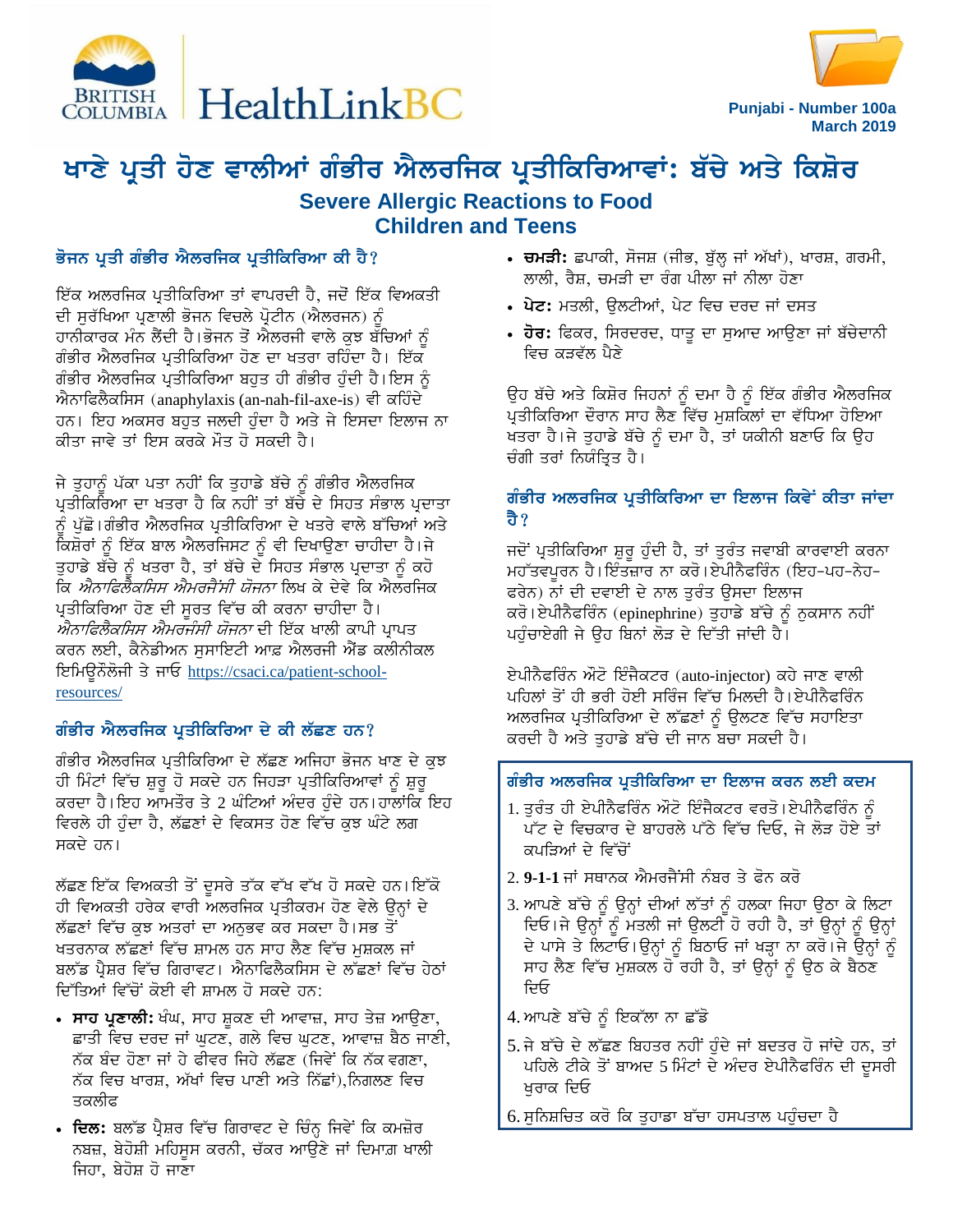ਉੱਤੇ ਦਿੱਤਾ ਗਿਆ ਭਾਗ ਐਨਾਫਿਲੈਕਸਿਸ ਇੰਨ ਸਕੂਲਜ਼ ਐਂਡ ਅਦਰ ਸੈਟਿੰਗਜ਼, ਕਾਪੀਰਾਇਟ 2005-2015 ਕਨੇਡੀਅਨ ਸੋਸਾਇਟੀ ਆਫ ਅਲਰਜੀ ਐਂਡ ਕਲੀਨੀਕਲ ਇੰਮਿਊਨੌਲੋਜੀ ਤੋਂ ਅਨੁਕੂਲ ਬਣਾਇਆ ਗਿਆ ਹੈ।

#### ਮੈਂ ਆਪਣੇ ਗੰਭੀਰ ਭੋਜਨ ਐਲਰਜੀ ਵਾਲੇ ਬੱਚੇ ਨੂੰ ਸਰੱਖਿਅਤ ਰੱਖਣ ਵਿੱਚ ਸਹਾਇਤਾ ਕਰਨ ਲਈ ਕੀ ਕਰ ਸਕਦਾ/ਦੀ ਹਾਂ?

ਆਪਣੇ ਬੱਚੇ ਦੁਆਰਾ ਮੈਡਿਕ ਅਲਰਟ (MedicAlert®) ਪਛਾਣ ਪਾੳਣ ਬਾਰੇ ਸੋਚੋ।

ਆਪਣੇ ਬੱਚੇ ਦੇ ਏਪੀਨੈਫਰਿੰਨ ਔਟੋ ਇੰਜੈਕਟਰ ਨੂੰ ਹਮੇਸ਼ਾ ਉਨ੍ਹਾਂ ਦੇ ਨਾਲ ਰੱਖੋ।ਜਦੋਂ ਤੁਸੀਂ ਅਤੇ ਤੁਹਾਡਾ ਬੱਚਾ ਘਰ ਤੋਂ ਬਾਹਰ ਹੋ ਤਾਂ ਉਸ ਨੂੰ ਆਪਣੇ ਨਾਲ ਰੱਖੋ।

ਆਪਣੇ ਬੱਚੇ ਨੂੰ ਅਲਰਜੀ ਦਾ ਕਾਰਨ ਬਣਨ ਵਾਲੇ ਭੋਜਨਾਂ ਤੋਂ ਬਚਣ ਵਿੱਚ ਮਦਦ ਕਰੋ। ਬਹੁਤ ਹੀ ਛੋਟੀ ਜਿਹੀ ਮਾਤਰਾ ਖਾਣਾ ਵੀ ਗੰਭੀਰ ਐਲਰਜਿਕ ਪ੍ਰਤੀਕਿਰਿਆ ਸ਼ੁਰੂ ਕਰ ਸਕਦਾ ਹੈ

- ਭੋਜਨ ਲੇਬਲਾਂ ਤੇ ਆਪਣੇ ਬੱਚੇ ਦੀ ਅਲਰਜੀ ਦਾ ਕਾਰਨ ਬਣਨ ਵਾਲੇ ਪਦਾਰਥਾਂ ਨੂੰ ਪਛਾਣਨਾ ਸਿੱਖੋ।ਹੋਰ ਜਾਣਕਾਰੀ ਲਈ, ਕਨੇਡੀਅਨ ਫੂਡ ਇੰਸਪੈਕਸ਼ਨ ਏਜੰਸੀ (Canadian Food Inspection Agency) ਤੇ नार्छ www.inspection.gc.ca/food-safety-forindustry/information-for-consumers/fact-sheets-andinfographics/foodallergies/eng/1332442914456/1332442980290
- ਸਾਰਿਆਂ ਨੂੰ ਭੋਜਨ ਖਾਣ ਤੋਂ ਪਹਿਲਾਂ ਅਤੇ ਬਾਅਦ ਵਿੱਚ ਉਨ੍ਹਾਂ ਦੇ ਹੱਥ ਧੋਣ ਲਈ ਉਤਸ਼ਾਹਿਤ ਕਰੋ।ਛੋਟੇ ਬੱਚਿਆਂ ਨੂੰ ਉਹਨਾਂ ਦੇ ਹੱਥ ਧੋਣ ਵਿੱਚ ਮਦਦ ਕਰੋ
- ਭੋਜਨ ਤਿਆਰ ਕਰਨ ਤੋਂ ਪਹਿਲਾਂ ਰਸੋਈ ਦੇ ੳਪਕਰਣ ਅਤੇ ਸਤਿਹਾਂ ਧੋਵੋ।ਹਰ ਵਾਰੀ ਵੱਖਰਾ ਭੋਜਨ ਪਰੋਸਣ ਲਈ ਸਾਫ਼ ਥਾਲੀਆਂ ਅਤੇ ਬਰਤਨ ਵਰਤੋ ਅਤੇ ਸਾਰੀਆਂ ਖਾਣ ਵਾਲੀਆਂ ਸਤਿਹਾਂ ਨੂੰ ਭੋਜਨ ਅਤੇ ਸਨੈਕ ਖਾਣ ਤੋਂ ਬਾਅਦ ਚੰਗੀ ਤਰਾਂ ਸਾਫ਼ ਕਰੋ

#### ਮੈਂ ਆਪਣੇ ਬੱਚੇ ਨੂੰ ਸਕੂਲ ਜਾਂ ਬੱਚਿਆਂ ਦੇ ਦੇਖਭਾਲ ਕੇਂਦਰ ਲਈ ਕਿਵੇਂ ਤਿਆਰ ਕਰ ਸਕਦਾ/ਦੀ ਹਾਂ?

- ਬੱਚੇ ਦੀ ਦੇਖਭਾਲ ਕਰਨ ਵਾਲੇ ਸਟਾਫ਼ ਨੂੰ ਆਪਣੇ ਬੱਚੇ ਦੀ ਐਨਾਫਿਲੈਕਸਿਸ ਐਮਰਜੈਂਸੀ ਯੋਜਨਾ (Anaphylaxis Emergency  $Plan$ ) ਦੀ ਇੱਕ ਕਾਪੀ ਦਿਓ
- ਸਟਾਫ ਨੂੰ ਆਪਣੇ ਬੱਚੇ ਨੂੰ ਲੋੜ ਪੈਣ ਤੇ ਏਪੀਨੈਫਰਿੰਨ ਦੇਣ ਲਈ ਲਿਖਤੀ ਸਹਿਮਤੀ ਦਿਓ।ਕਿਸੇ ਵੀ ਅਜਿਹੀ ਚੀਜ਼ ਤੇ ਹਮਤਾਖਰ ਨਾ ਕਰੋ ਜਿਹੜੀ ਸੁਵਿਧਾ ਨੂੰ ਜ਼ਿੰਮੇਵਾਰੀ ਤੋਂ ਮੁਕਤ ਕਰਦੀ ਹੈ ਜੇ ਏਪੀਨੈਫਰਿੰਨ ਨਹੀਂ ਦਿੱਤੀ ਜਾਂਦੀ ਹੈ
- ਸਟਾਫ ਨੂੰ ਤੁਹਾਡੇ ਬੱਚੇ ਲਈ ਇੱਕ ਏਪੀਨੈਫਰਿੰਨ ਆਟੋ-ਇੰਜੈਕਟਰ ਦਿਓ।ਉਸਨੂੰ ਇੱਕ ਸੁਰੱਖਿਅਤ, ਬਿਨਾਂ ਤਾਲੇ ਦੀ ਜਗ੍ਹਾ ਤੇ ਰੱਖਣ ਲਈ ਕਹੋ ਜੋ ਕਿ ਪਹੁੰਚਣ ਲਈ ਆਸਾਨ ਹੈ।ਮਿਆਦ ਪੁੱਗਣ ਦੀ ਤਾਰੀਖ ਤੋਂ ਪਹਿਲਾਂ ਹੀ ਇੱਕ ਨਵਾਂ ਮਹੱਈਆ ਕਰੋ
- ਏਪੀਨੈਫਰਿੰਨ ਆਟੋ-ਇੰਜੈਕਟਰ ਸਰੀਰ ਦੇ ਭਾਰ ਦੇ ਅਧਾਰ ਤੇ ਤਜਵੀਜ਼ ਕੀਤੇ ਜਾਂਦੇ ਹਨ।ਜਿਵੇਂ ਤਹਾਡਾ ਬੱਚਾ ਵੱਡਾ ਹੰਦਾ ਹੈ, ਇਹ ਯਕੀਨੀ ਬਣਾਉਣ ਲਈ ਕਿ ਤੁਹਾਡੇ ਕੋਲ ਉਨ੍ਹਾਂ ਦੇ ਭਾਰ ਦੇ ਅਧਾਰ ਤੇ ਸਹੀ

ਏਪੀਨੈਫਰਿੰਨ ਆਟੋ-ਇੰਜੈਕਟਰ ਹੈ,ਆਪਣੇ ਬੱਚੇ ਦੇ ਸਿਹਤ ਸੰਭਾਲ ਪ੍ਰਦਾਤਾ ਨਾਲ ਚੈਂਕ ਕਰੋ।ਹੋਰ ਜਾਣਕਾਰੀ ਲਈ ਕੈਨੇਡੀਅਨ ਪੀਡੀਐਟ੍ਰਿੱਕ ਸੁਸਾਇਟੀ (Canadian Paediatric Society) ਤੇ नार्छ www.cps.ca/en/documents/position/emergencytreatment-anaphylaxis

• ਜਿਵੇਂ ਭੋਜਨ ਅਲਰਜੀਆਂ ਵਿੱਚ ਤਬਦੀਲੀ ਆਉਂਦੀ ਹੈ ਆਪਣੇ ਬੱਚੇ ਦੀ *ਐਨਾਫਿਲੈਕਸਿਸ ਐਮਰਜੈਂਸੀ ਯੋਜਨਾ* ਬਾਰੇ ਸਟਾਫ ਨੂੰ ਅਪਡੇਟ ਕਰੋ

ਜਿਵੇਂ ਤੁਹਾਡਾ ਬੱਚਾ ਵੱਡਾ ਹੁੰਦਾ ਹੈ, ਉਹ ਆਪਣੀ ਸੁਰੱਖਿਆ ਲਈ ਕੁਝ ਜ਼ਿੰਮੇਵਾਰੀ ਲੈਣਾ ਸਿੱਖ ਸਕਦੇ ਹਨ।ਜਦੋਂ ਤੁਹਾਡਾ ਬੱਚਾ ਤਿਆਰ ਹੈ, ਉਨ੍ਹਾਂ ਨੂੰ ਸਿਖਾਓ:

- ਆਪਣਾ ਏਪੀਨੈਫਰਿੰਨ ਆਟੋ-ਇੰਜੈਕਟਰ ਚੁੱਕਣਾ।ਜ਼ਿਆਦਾਤਰ ਬੱਚੇ 6 ਜਾਂ 7 ਸਾਲ ਦੀ ਉਮਰ ਤੇ ਇਹ ਕਰ ਸਕਦੇ ਹਨ।ਇਸਨੂੰ ਸਕੂਲ ਲਾਕਰ ਵਿੱਚ ਨਹੀਂ ਰੱਖਿਆ ਜਾਣਾ ਚਾਹੀਦਾ
- ਆਪਣੇ ਆਪ ਨੂੰ ਏਪੀਨੈਫਰਿੰਨ ਕਿਵੇਂ ਦੇਣਾ ਹੈ
- ਆਪਣੇ ਭੋਜਨ ਐਲਰਜਨਾਂ ਤੋਂ ਕਿਵੇਂ ਬਚਣਾ ਹੈ।ਜਦੋਂ ਤਹਾਡਾ ਬੱਚਾ ਬਹੁਤ ਹੀ ਛੋਟਾ ਹੋਏ ਤਾਂ ਉਨ੍ਹਾਂ ਨੂੰ ਕਿਸੇ ਹੋਰ ਤੋਂ ਭੋਜਨ ਨੂੰ ਸਵੀਕਾਰ ਕਰਨ ਤੋਂ ਪਹਿਲਾਂ ਤਹਾਡੇ ਨਾਲ ਗੱਲ ਕਰਨਾ ਸਿਖਾ ਸਕਦੇ ਹੋ
- ਖਾਣ ਵਾਲੇ ਬਰਤਨ ਅਤੇ ਨੈਪਕਿਨ ਸਾਂਝੇ ਕਰਨ ਤੋਂ ਬਚਣਾ
- ਚੀਜ਼ਾਂ, ਜਿਵੇਂ ਕਿ ਪੈਂਸਲਾਂ, ਨੂੰ ਉਨ੍ਹਾਂ ਦੇ ਮੂੰਹ ਵਿੱਚ ਪਾਉਣ ਤੋਂ ਬਚਣਾ
- ਜੇ ਉਹ ਸੋਚਦੇ ਹਨ ਕਿ ਉਨ੍ਹਾਂ ਨੂੰ ਐਲਰਜਿਕ ਪ੍ਰਤੀਕਿਰਿਆ ਹੋ ਰਹੀ ਹੈ ਤਾਂ ਕਿਸੇ ਨੂੰ ਦੱਸਣਾ।ਆਪਣੇ ਭੋਜਨ ਐਲਰਜੀ ਬਾਰੇ ਅਤੇ ਉਹ ਆਪਣਾ ਏਪੀਨੈਫਰਿੰਨ ਆਟੋ-ਇੰਜੈਕਟਰ ਕਿੱਥੇ ਰੱਖਦੇ ਹਨ ਬਾਰੇ ਉਨ੍ਹਾਂ ਦੇ ਦੋਸਤਾਂ ਨੂੰ ਦੱਸਣਾ

## ਹੋਰ ਜਾਣਕਾਰੀ ਲਈ

ਜੇ ਤਹਾਡੇ ਭੋਜਨ ਤੋਂ ਹੋਣ ਵਾਲੀਆਂ ਅਲਰਜੀਆਂ ਬਾਰੇ ਹੋਰ ਪਸ਼ਨ ਹਨ, ਤਾਂ ਇੱਕ ਰਜਿਸਟਰਡ ਡਾਇਟੀਸ਼ੀਅਨ ਦੇ ਨਾਲ ਗੱਲ ਕਰਨ ਲਈ 8-1-1 ਤੇ ਫੋਨ ਕਰੋ।

ਐਨਾਫਿਲੈਕਸਿਸ ਨੂੰ ਸਮਝਣ ਅਤੇ ਉਸ ਦਾ ਪ੍ਰਬੰਧਨ ਕਰਨ ਬਾਰੇ ਹੋਰ ਜਾਣਕਾਰੀ ਲਈ, ਦੇਖੋ:

- ਫੂਡ ਅਲਰਜੀ ਕੈਨੇਡਾ (Food Allergy Canada) https://foodallergycanada.ca
- ਵਾਏ ਰਿਸਕ ਇਟ? (Why Risk It?) www.whyriskit.ca/
- HealthLinkBC File #100c ਬੱਚਿਆਂ ਦੀ ਦੇਖਭਾਲ ਲਈ ਅਲਰਜੀ ਤੋਂ ਸੁਰੱਖਿਅਤ ਸੁਵਿਧਾਵਾਂ
- ਐਨਾਫਿਲੈਕਸਿਸ ਇੰਨ ਸਕੂਲਜ਼ ਐਂਡ ਅਦਰ ਸੈਟਿੰਗਜ਼ (Anaphylaxis in Schools and Other Settings) https://csaci.ca/wpcontent/uploads/2017/11/Anaphylaxis-in-Schools-Other-Settings-3rd-Edition-Revised\_a.pdf (PDF 1.68 MB)

ਹੈਲਥਲਿੰਕਬੀਸੀ ਫਾਇਲਾਂ ਦੇ ਹੋਰ ਵਿਸ਼ਿਆਂ ਵਾਸਤੇ, <u>www.HealthLinkBC.ca/healthfiles</u> ਤੇ ਜਾਂ ਆਪਣੇ ਸਥਾਨਕ ਪਬਲਿਕ ਹੈਲਥ ਯੁਨਿਟ ਕੋਲ ਜਾਓ।ਬੀ. ਸੀ. ਵਿੱਚ ਸਿਹਤ ਸੰਬੰਧੀ ਨੌਨ-ਐਮਰਜੈਂਸੀ ਜਾਣਕਾਰੀ ਅਤੇ ਸਲਾਹ ਲਈ, www.HealthLinkBC.ca ਤੇ ਜਾਓ ਜਾਂ 8-1-1 (ਟੋਲ ਫ੍ਰੀ) ਤੇ ਫੋਨ ਕਰੋ।ਬਹਿਰੇ ਅਤੇ ਉੱਚਾ ਸੁਣਨ ਵਾਲਿਆਂ ਦੀ ਸਹਾਇਤਾ ਵਾਸਤੇ, 7-1-1 ਤੇ ਫੋਨ ਕਰੋ। ਬੇਨਤੀ ਕਰਨ ਤੇ 130 ਤੋਂ ਵੱਧ ਭਾਸ਼ਾਵਾਂ ਵਿੱਚ ਅਨੁਵਾਦ ਸੇਵਾਵਾਂ ੳਪਲਬਧ ਹਨ।